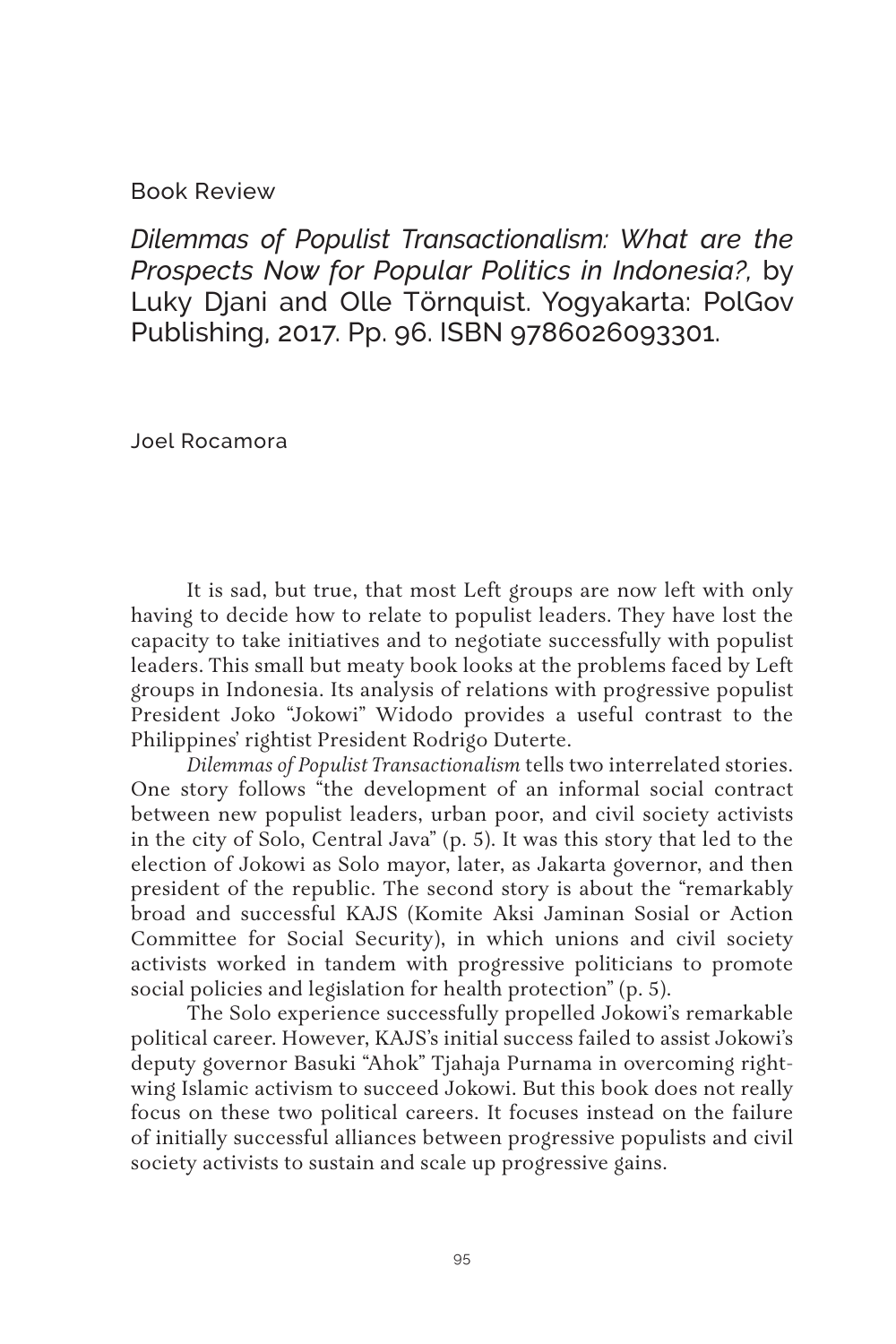*Philippine Journal of Public Policy: Interdisciplinary Development Perspectives* (2018)

It is clear where the two authors' sympathies lie: they are both progressive, activist scholars. Törnquist, a Swede working in Norway, is familiar with successful social democratic arrangements. Underlying their analysis is a tone of disappointment. The two successful cases of populist-social movement coalitions ended up with "populist transactionalism," exchanging struggles for progressive policies with particularistic favors to social movement leaders, and only in the best cases, to their organizations.

Jokowi's dependence on maneuvering between political party supporters and an unreliable bureaucracy to keep himself in power, combined with the weakness of social movements supporting him, created the conditions for populist transactionalism. Jokowi himself retains the support of many progressive social movement activists, but he has been unable to take on reforms that would significantly change the political system in a progressive direction.

Törnquist (2018, 2) explains the roots of populist-social movement alliances in another paper:

…by the mid-2000s, direct elections of political executives were introduced on all levels. To win elections, leaders must thus cast their nets wider than through conventional religious-cumcultural identities and patronage. The supplementary method was populism (in terms of anti-elitism and supposedly direct relations between acclaimed leaders and a notoriously unspecified "people"). An associated strategy was to gain support from civil society groups with a presence in the public discourse on human rights and corruptions with some following among urban poor, trade unions, petty farmers' and fisher folks' organisations (including indigenous people). These otherwise scattered groups and their leaders could thus gain influence by negotiating agreements and rally behind the least worst politicians.

The prime argument is that such movements might pave the way for the re-sequencing of social democratic development, if they congregate behind reformist-cum-populist leaders who need wider backing to win elections. In the process, it might then be possible to build the broader alliances that are necessary to foster both the missing solid and democratic linkages between state and society (including interest representation) and social growth pacts.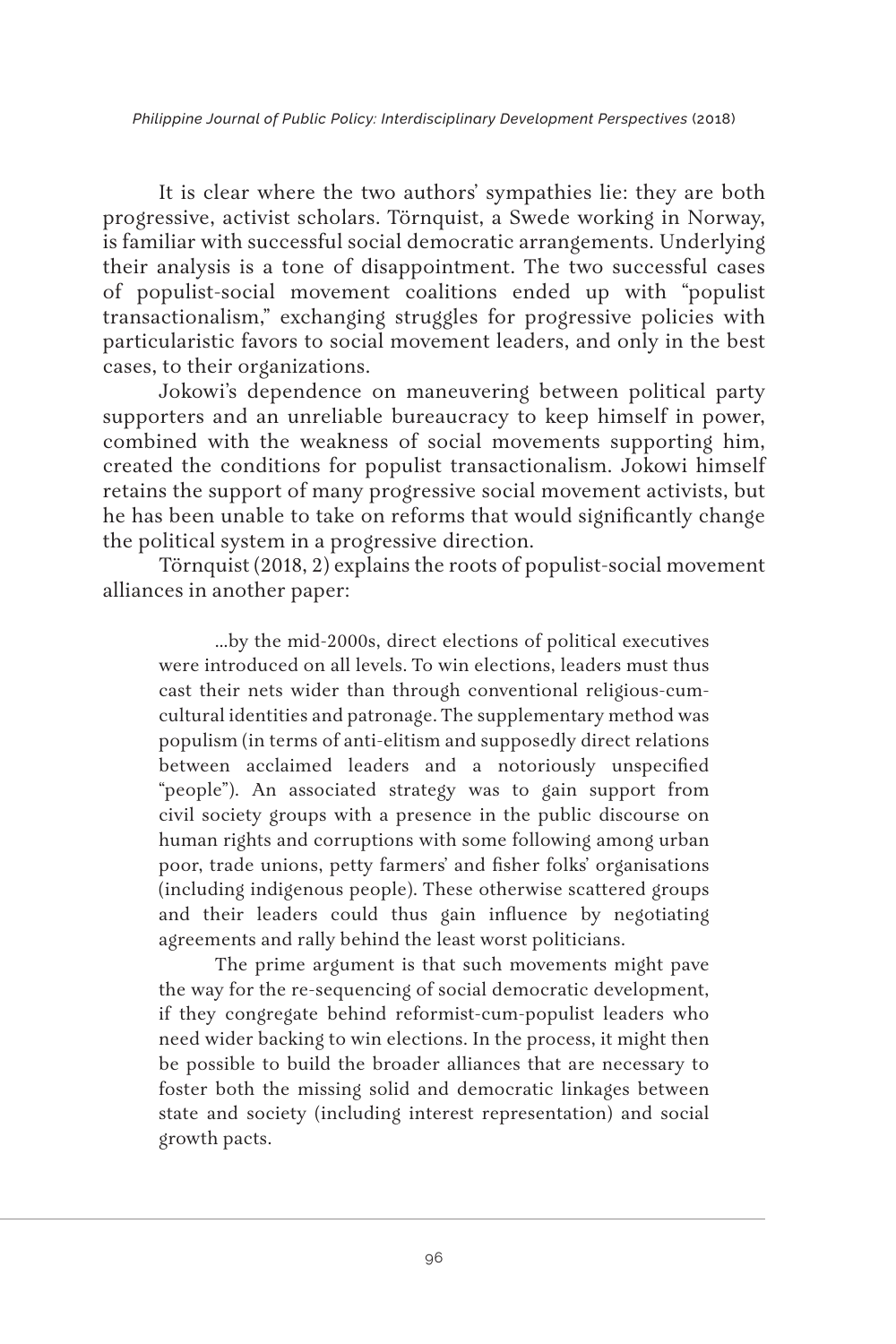But in Indonesia,

"…the student movement (which played a major role in bringing Suharto down) petered out and disintegrated." Prodemocratic actors typically retreated to civil society demands for amendment of the 1945 constitution, free and fair election laws, and single-issue campaigns such as against "rotten politicians," plus workplace activism. While their aim was "change from below and from within," the prime result was what Törnquist, et al. (2003) dubbed as "floating democrats" who was neither firm in its organization nor in its social base." (pp. 8–9).

The contrasts and similarities with the Philippines are instructive. Both countries have weak political parties, though Indonesian political parties are considerably stronger. Both countries have populist presidents, both of whom worked with progressive social movement groups. President Duterte even claims that he is a "socialist." While Jokowi retains considerable support among progressive social movement groups, Duterte's relations with progressives havs deteriorated rapidly. Talks with the Communist Party of the Philippines (CPP) have been put on hold, and former Cabinet Secretary Leoncio "Jun" Evasco Jr., the other progressive in Duterte's ranks, was constantly outmaneuvered in government factional infighting.

Duterte started out with a de facto coalition government with the Communist Party of the Philippines. He appointed three CPP mass leaders to key positions in the cabinet, and several others to sub-cabinet positions. He also pushed peace talks with the CPP-NPA (Communist Part of the Philippines- New People's Army), bending over backwards to take "confidence-building" steps. But today, peace talks are at a standstill, with Duterte and CPP leaders exchanging insults publicly. Most of CPP people have been eased out of government. Many anti-Duterte campaigns are led by the CPP.

Törnquist's characterization of Indonesian civil society activists as "floating democrats" also applies to the Philippines. The international reputation of Philippine civil society is deserved only as far as advocacy is concerned. The non-governmental organizationpeople's organization (NGO-PO) connection is central to civil society ethos, but NGOs have not been very successful in supporting people's organizations. Civil society is present only in the cities and larger towns.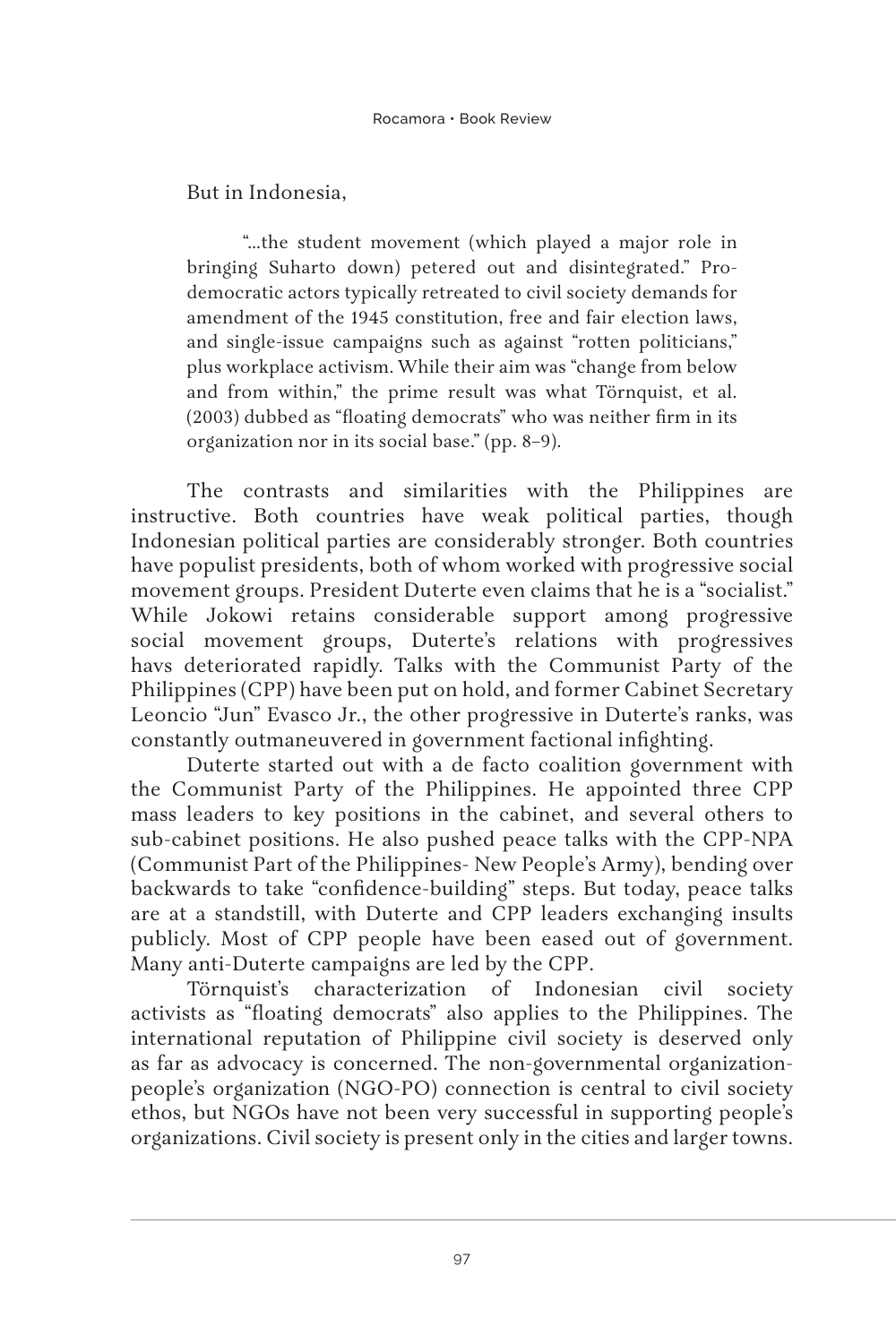*Philippine Journal of Public Policy: Interdisciplinary Development Perspectives* (2018)

A program to support civil society organizing at the municipal level by the Benigno Aquino III administration, the Bottom-Up Budgeting Program, was dropped unceremoniously by the Duterte regime. An effort led by former Cabinet Secretary Jun Evasco to generate grassroots support through the Kilusang Pagbabago (Movement for Change) has not gained much traction. Except for some civil society organizations in Mindanao, much of civil society has moved to the opposition.

Discounting the specifics in the political situation of the two countries, the relationship between civil society and the populists in Indonesia and the Philippines is essentially the same. Populists may be elected president in popularity contests, but their limited room to maneuver in the legislature and bureaucracy also prevents them from taking experiments with civil society activists very far. For Indonesia, Djani and Törnquist advice that civil society activists "…combine interests and scale up local participation. The rights of independent citizens and, especially, democratic representation of different interests have been ignored. Both are fundamental in the history of social democratic development."

Unfortunately, the book does not say much about the attempts to build progressive political parties in Indonesia. The authors do not arrive at the conclusion I draw, that in both countries, what is needed is for civil society activists to continue building political parties. In Indonesia, the cartelized political system includes entry provisions that make it extremely difficult for progressives to even take the first step in joining elections. Other legislated conditions but more importantly, ideological divisions in the Left, have meant only marginally more successful party-building in the Philippines.

Because Jokowi is a more progressive populist hemmed in by conservative political parties, the progressive task is to help him get re-elected. Until progressives succeed in building political parties, the populist and civil society coalition exemplified in the Solo and KAJS experiments have to be continued and expanded. In the Philippines, the task is simpler: prevent Duterte and his cohorts from changing the constitution to enable them to continue in power despite mounting opposition. Thankfully, the organizational base for doing this in the Philippines is stronger than in Indonesia through a reformist political party, the Liberal Party, and a politically more articulated civil society.